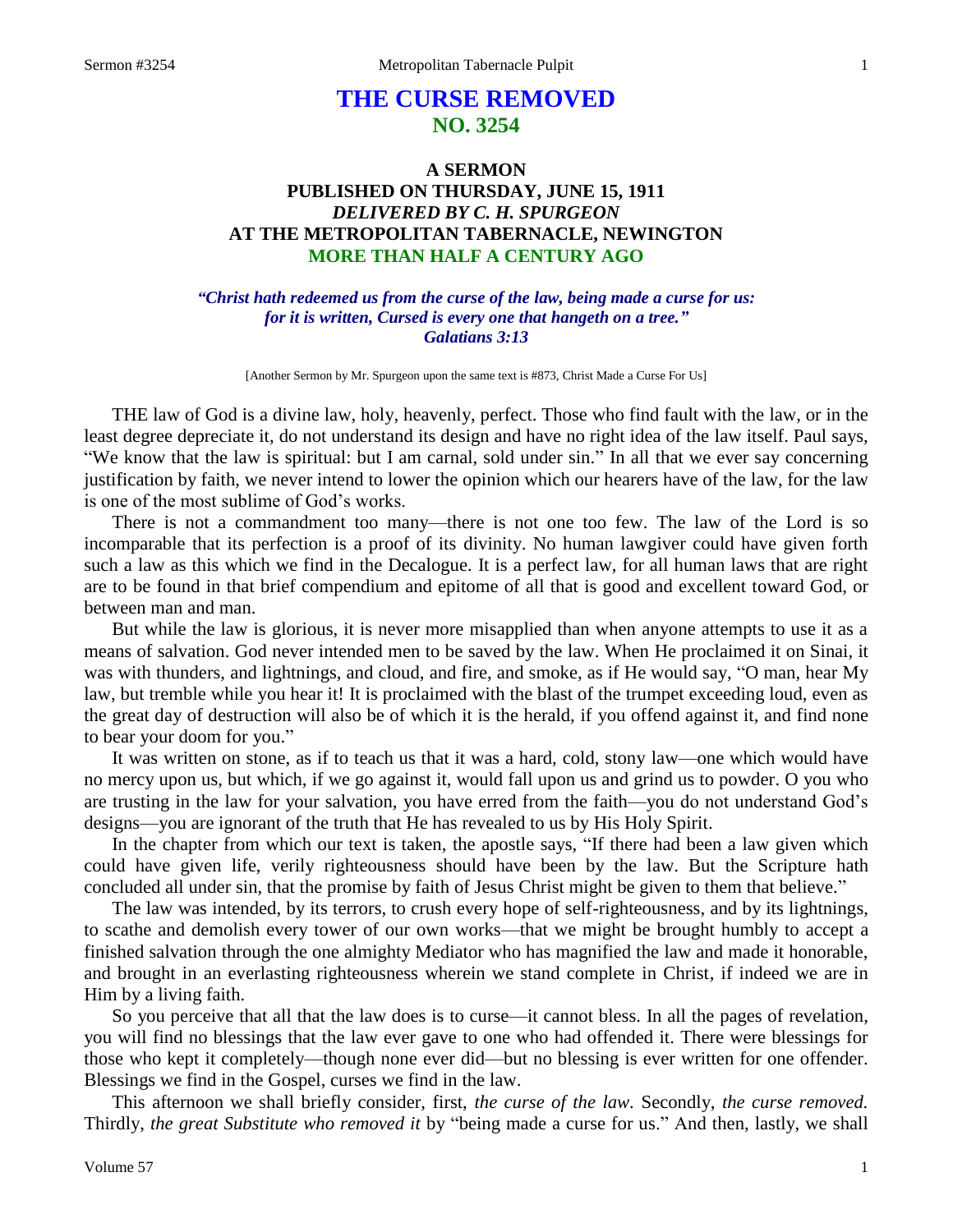*solemnly ask one another whether we are included amongst the innumerable multitude for whom Christ was "made a curse*.*"*

**I.** First, then, let us consider "THE CURSE OF THE LAW."

All who sin against the law are cursed by the law—all who disobey its commands are cursed, cursed instantly, cursed terribly.

We shall regard that curse, first, as being *a universal curse* resting upon everyone of the seed of Adam. Perhaps some here will be inclined to say, "Of course, the law of God will curse all those who are loose in their lives or profane in their conversation. We can all of us imagine that the swearer is a cursed man, cursed by God. We can suppose that the wrath of God rests upon the head of the man who is filthy in his life, the man who is degraded and under the ban of society."

But my friends, the real truth is that the curse of God rests upon every one of us as by nature we stand before Him. You may be the most moral man in the world, yet the curse of God is upon you. You may be lovely in your life, modest in your carriage, upright in your behavior, almost Christ-like in your conduct, yet if you have not been born again—if you have not been regenerated by the Holy Spirit—the curse of God still rests upon your head.

If you have committed but one sin in your life, God's justice is so inexorable that it condemns you for that one solitary offense. And though your life should henceforth be one continued career of holiness, if you have sinned but once, unless you have a saving interest in the blood of Christ, the thunders of Sinai are meant to terrify you and the lightnings of divine vengeance flash all around you.

Ah, my hearers, how humbling is this truth to our pride—that the curse of God is upon everyone who is of the seed of Adam, that every child born into this world is born under the curse since it is born under the law. Then, in addition to the curse that rests upon us because we are children of Adam, there is the further curse that comes through our own transgression.

The first moment that I sin, though I sin but once, I come beneath the curse quoted in the tenth verse of this chapter, "Cursed is every one that continueth not in all things which are written in the book of the law to do them"—cursed without hope of mercy apart from that blessed Savior who "hath redeemed us from the curse of the law, being made a curse for us."

It is a dreadful thought that the trail of the serpent is over the whole earth, that the poison of sin is in the fountain of every human heart, that the blood in all our veins is corrupt, that we are all condemned already, that each one of us, without a single exception, whether he is a philanthropist, senator, philosopher, divine, prince, or monarch, is under the curse unless he has been redeemed from it by Christ.

The curse, too, while it is universal, *is also just*. There are many persons who think that the curse of God upon those who are undeniably wicked is, of course, right, but that the curse of God upon those who, for the most part, appear to be excellent, and who may have sinned but once, is an act of injustice. But when God pronounces the curse, He does it justly. He is a God of justice, and just and right are all His ways.

And mark you, man, if you are condemned, it shall be by the strictest justice. Even if you have sinned but once, the curse is a righteous one when it lights upon your head. Do you ask me how this is? I answer—You say that your sin is little. Then, if it be but little, how little trouble it might have taken you to have avoided it! If your transgression be but small, at how small an expense you might have refrained from it!

Some have said, "Surely the sin of Adam was but a little one—he did but take an apple and eat it." Ay, but in its littleness was its greatness. If it was but a little thing to take the forbidden fruit, with how little trouble might the sin have been avoided! And because it was so small an act there was couched within it the greater malignity of guilt.

So, too, you may never have blasphemed your God, you may never have desecrated His Sabbath, yet insomuch as you have committed a little sin, you are justly condemned, for a little sin has in it the essence of all sin—and I know not but that what we call little sins may be greater in God's sight than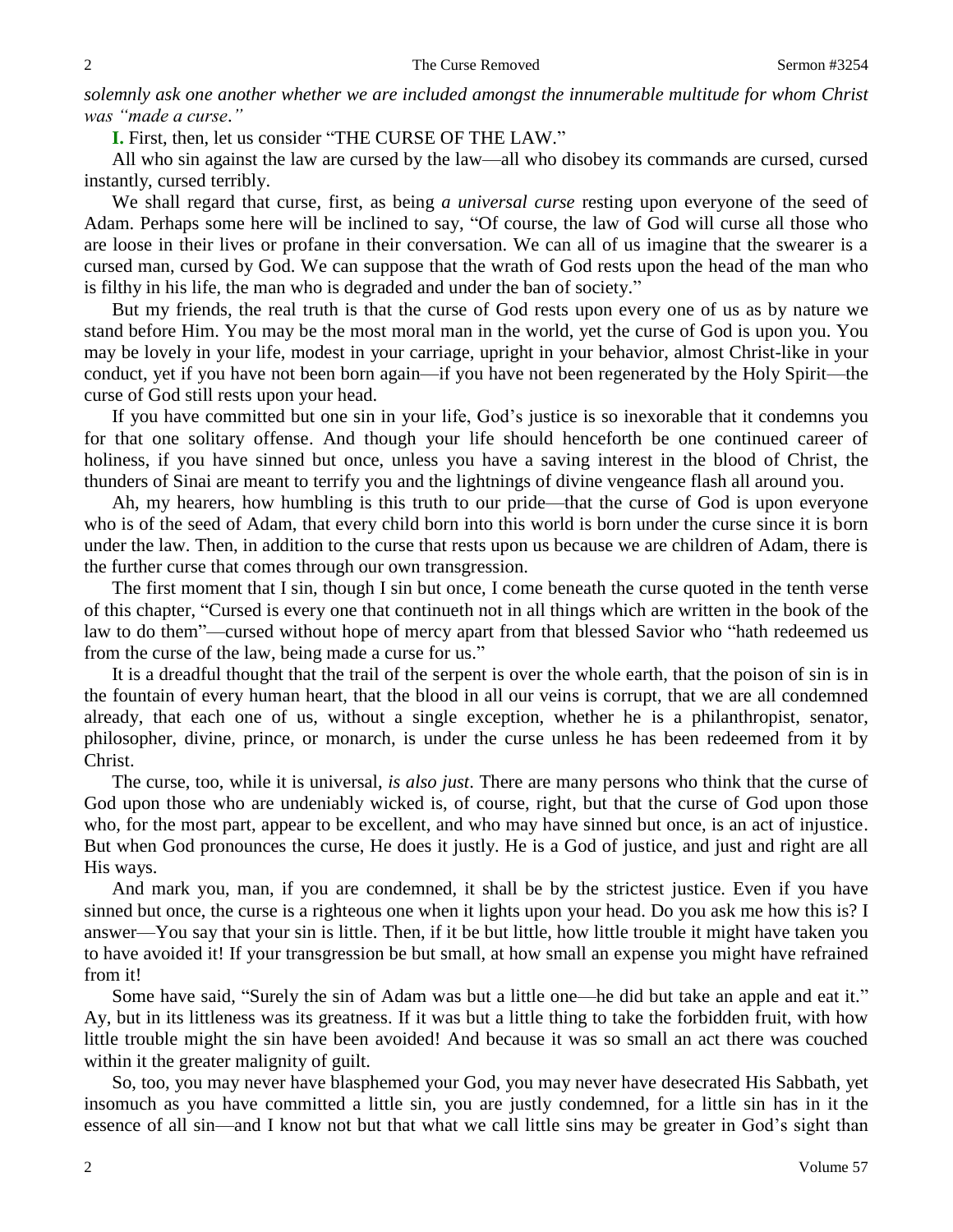#### Sermon #3254 **The Curse Removed** 3

those which the world universally condemns and against which the hiss of the execration of humanity continually rises. I say that God is just even though He should pronounce a curse upon all His creatures.

So tremble, O sinners, and "Kiss the Son, lest he be angry, and ye perish from the way, when his wrath is kindled but a little. Blessed are all they that put their trust in him."

So the curse is universal and it is just.

But next, the curse of the law is also *fearful*. There are some who seem to think that it is a little matter to be under the curse of God, but oh! if they knew the fearful consequences of that curse, they would realize that it is indeed a terrible one. It were enough to make our knees knock together, to chill our blood, and to cause every hair of our head to stand on end, if we did but know what it is to be under the curse of God.

What does that curse include? It involves the death of the body and that is by no means an insignificant portion of its sentence. It also includes spiritual death—the death of that inner life which Adam had—the life of the spirit which can only be restored by the Holy Spirit who quickens whom He will.

And it includes, last of all, and worst of all, eternal death—that second death which can only be described by that awful—I had almost said, unutterable—word, "hell." This is the curse which rests upon every man by nature. We make no exception of rank or degree, for God has made none. We offer no hope of exception of character or reputation, for God has made none.

The whole of us are shut up to this, that, so far as the law is concerned, we must die—die here, and die in the next world the death which never dies, "where their worm dieth not, and the fire is not quenched," even by a flood of tears of penitence if they could be shed. There we must be forever lost.

Could we estimate all the consequences of that curse, we might well afford to ridicule all the torments that tyrants could inflict upon us—we might well despise any injuries that this body might sustain—when we compare them with that awful avalanche of threatening which rushes down with resistless force from the mountain of God's truth.

We hasten from this point, beloved, for it is fearful work to speak upon it. Yet we must not depart from it entirely until we have hinted at one thought more, and that is, that the curse of God which comes upon sinful men is *a present curse*. O my dear hearers, could I lay hold of your hands, if you be not converted, I would labor, with tears and groans, to get you to grasp this thought! It is not merely damnation in the future that you have to dread—it is condemnation now that is your portion.

Yes, my hearer, sitting where you are, if you are out of Christ, you are condemned already, your death warrant has been sealed with the great seal of the Majesty on high, and the angel's sword of vengeance is already unsheathed over your head this afternoon. Whosoever you may be, if you are out of Christ, there hangs a sword over you, suspended by a single hair which death shall cut, and then that sword shall descend, dividing your soul from your body, and dooming both to eternal pains.

You might well start up from your seats in terror if you did but realize your true condition in God's sight. You are reputable, you are respectable, you are honorable—perhaps right honorable—yet you are condemned men, condemned women. On the walls of heaven you are proscribed, your names are written up there among the deicides who have slain the Savior, among the rebels against God's government who have committed high treason against Him. And perhaps even now the dark-winged angel of death is spreading his pinions upon the blast, hastening to hurry you down to destruction.

Say not, O sinner, that I would affright you. Say, rather, that I would bring you to the Savior, for whether you believe this or not, you cannot alter the truth thereof—that you are now, if you have not given yourself to Christ— "condemned already." Wherever you sit, you are but in the condemned cell, for to the unconverted, the unrenewed, the unrepentant, this whole world is but one huge prison-house, wherein the condemned one does drag along a chain of condemnation till death takes him to the scaffold, where the fearful execution of terrific woe must take place upon him. This, then, is "the curse of the law."

**II.** But now I must speak, in the second place, of THE REMOVAL OF THAT CURSE.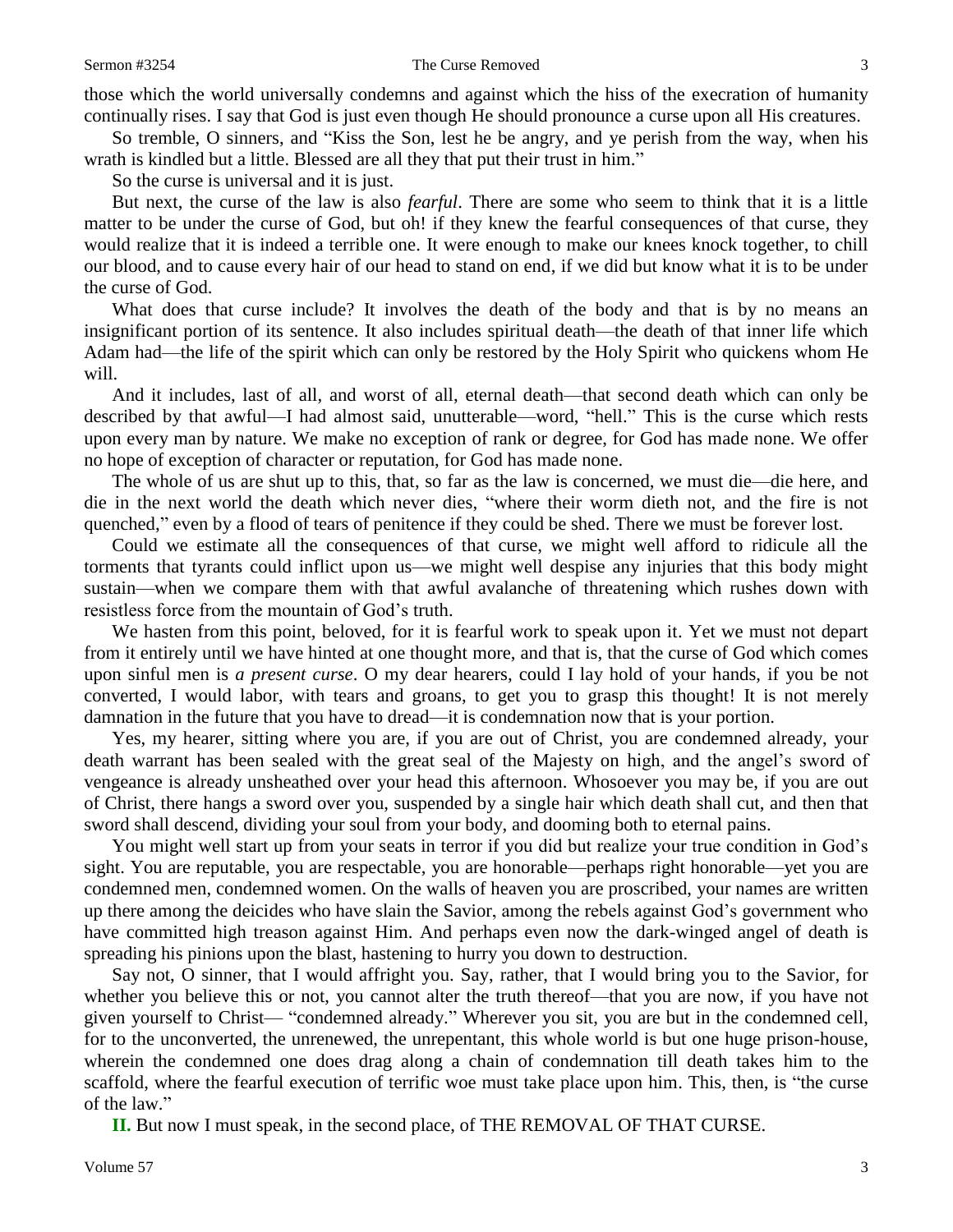This is a sweet and pleasant duty. Some of you, my dear friends, will be able to follow me in your experience while I remind you how it was that in your salvation, Christ removed the curse from you.

First, you will agree with me when I say that the removal of the curse from us is done in a moment. *It is an instantaneous thing.* I may stand here one moment under the curse, and then, if the Spirit shall quicken me, and I breathe a prayer to heaven—if by faith I cast myself on Jesus—in one solitary second, ere the clock has ticked, my sins shall be all forgiven. Hart sang truly,—

> *"The moment a sinner believes, And trusts in his crucified God, His pardon at once he receives, Redemption in full through His blood."*

You will remember in Christ's life that most of the cures He wrought—yea, I believe all—were instantaneous cures. See! There lies a man stretched upon his couch, from which he has not risen for years. "Take up thy bed, and walk," said Christ in majesty—and then, without the intervention of weeks of convalescence, "immediately he rose up before them, and took up that whereon he lay, and departed to his own house, glorifying God."

There is another man. He is deaf and practically dumb. Christ said to him, "Ephphatha, that is, Be opened; and straightway his ears were opened, and the string of his tongue was loosed, and he spake plainly." Ay, and even in the cases where Christ healed death itself, he did it instantaneously. When that beautiful young creature lay asleep in death upon the bed, Jesus went to her, and though her dark ringlets covered up her eyes, which were glazed in death, Jesus did but take her clay-cold hand in His and say to her, "Talitha cumi; which is, being interpreted, Damsel, I say unto thee, arise," then, "straightway the damsel arose, and walked."

It is true that in conversion, Christ commences a work which is to be carried on through life in sanctification, but the justification of the sinner, the taking away of the curse, is done in a single moment. "Unwrite the curse," says God, and it is done. The acquittal is signed and sealed—it takes not long.

I may stand here at this moment and I may have believed in Christ but five minutes ago—still, even if I have believed in Christ for only that short time, I am as fully justified, in God's sight, as I would be should I live until these hairs are whitened by the sunlight of heaven, or as I shall be when I walk among the golden lamps of the city of palaces. God justifies His people at once. The curse is removed in a single moment. Sinner, hear that! You may be now under condemnation, but ere you can say "now" again, you may be able to say, "There is therefore now no condemnation to me, for I am in Christ Jesus."

Mark, beloved, in the next place, that this removal of the curse from us, when it does take place, is *an entire removal*. It is not merely a part of the curse which is taken away. Christ does not stand at the foot of Sinai and say, "Thunders, diminish your force!" He does not catch the lightning now and then and bind its wings. But when He comes, He blows away all the smoke, He puts aside all the thunder, He quenches all the lightning—He removes it all. When Christ pardons sin, He pardons all sin.

You may be old and grey-headed, and hitherto unpardoned, but though your sins exceed in number the stars of the sky, one moment suffices to take them all away. Mark that—*all!* That sin of midnight, that black sin which, like a ghost, has haunted you all your life. That hideous crime. That unknown act of blackness which has darkened your character. That awful stain upon your conscience—they shall all be taken away in a moment.

And though you have a stain upon your hand, which you have often sought in vain to wash out with the mixtures which Moses can give you, you shall find, when you are bathed in Jesu's blood, that you shall be able to say, "All clean my Lord. All clean. Not a spot, all is gone. I am completely washed from head to foot, the stains are all removed." It is the glory of this removal of the curse that it is all taken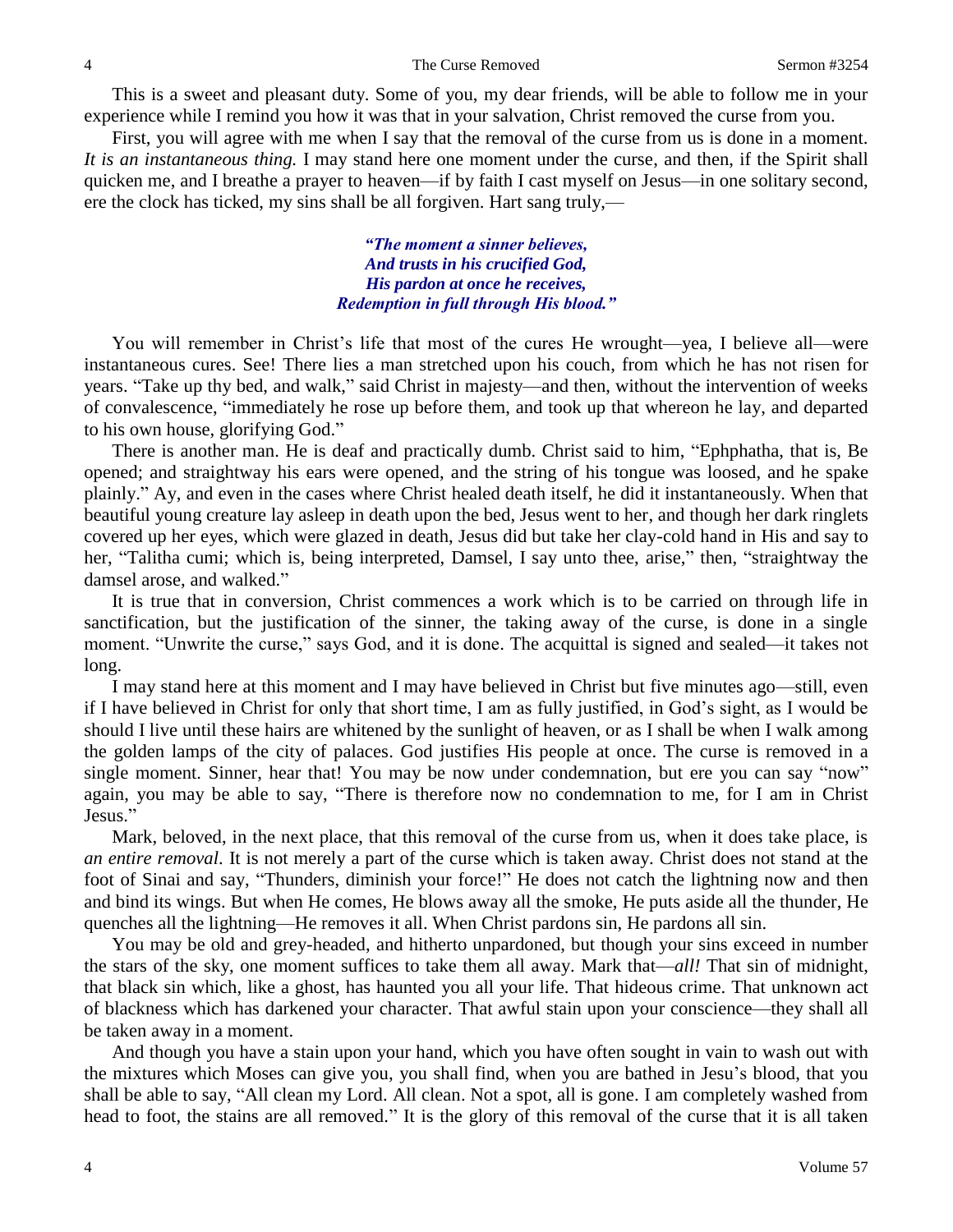away. There is not a single atom of it left. Hushed now is the law's loud thunder—the sentence is completely reversed and there is no fear of it left.

We must also say, upon this point, that, when Christ removes the curse, *it is an irreversible removal*. Once let me be acquitted by God and who is he that can condemn me? There are some, in these days, who teach that God justifies, and yet, after that, condemns the same person whom He has justified. We have heard it asserted pretty boldly that a man may be a child of God today—hear it, you heavens, and be astonished!—and be a child of the devil tomorrow. We have heard it said, but we know it is untrue, for we find nothing in Scripture to warrant it.

We have often asked ourselves—Can men really believe that, after having been begotten again by God unto a lively hope by the resurrection of Jesus Christ from the dead—that new birth can fail and die? We have asked ourselves—Can men imagine that, after God has once broken our chains, and set us free, He will call us back and bind us once again, like Prometheus, to the great rocks of despair? Will He once blot out the handwriting that is against us and then record the charge again? Once pardoned, then condemned?

We know that if Paul had met with such teachers, he would have said, "Who shall lay anything to the charge of God's elect? It is God that justifieth. Who is he that condemneth? It is Christ that died, yea, rather, that is risen again, who is even at the right hand of God, who also maketh intercession for us." There is no condemnation now to us who are "in Christ Jesus, who walk not after the flesh, but after the Spirit." It is a sweet thought to me that even Satan himself can never rob me of my pardon. I may lose my copy of it, and lose my comfort from it, but the original pardon is filed in heaven. It may be that gloomy doubts may arise, and I may fear that I am not forgiven, yet I can say—

> *"O my distrustful heart, How small thy faith appears! But greater, Lord, Thou art Than all my doubts and fears: Did Jesus once upon me shine? Then Jesus is for ever mine."*

I love, at times, to go back in thought to that hallowed hour when I first realized that my sins were all forgiven for Christ's sake. There is much comfort in recalling that blessed hour when first we knew the Lord.

> *"Dost mind the place, the spot of ground Where Jesus did thee meet."*

Perhaps you do. Perhaps you can look back to the very place where Jesus whispered to you that you were His. Can you do so? Oh, what comfort it will give you! For remember, once acquitted, you are acquitted forever. So says God's Word. Once pardoned, you are clear forever. Once set at liberty, you shall never be a slave again. Once Sinai's wrath has been appeased, it shall never thunder against you again.

Blessed be God's name, we have been brought to Calvary, and we shall be brought to Zion too. At last we shall stand before God and even there we shall be able by grace to say,—

#### *"Great God, we are clean! Through Jesu's blood we are clean."*

**III.** Now we are brought, in the third place, to observe THE GREAT SUBSTITUTE by whom the curse is removed.

"The curse of the law" was not easily taken away. In fact, there was but one way whereby it could be removed. The lightnings were in God's hand—they must be launched—He said they must. The sword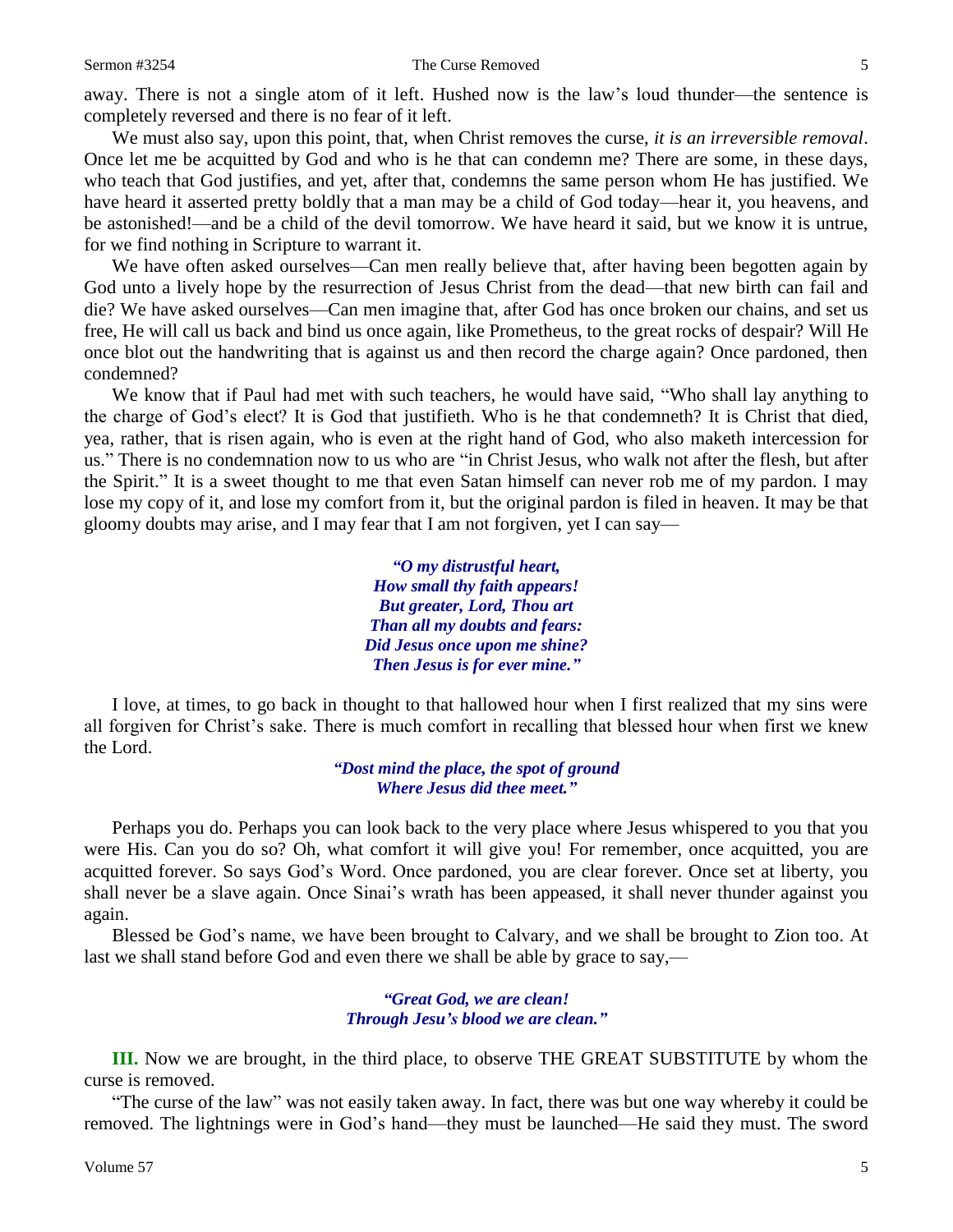was unsheathed. Divine justice must be satisfied, God vowed that it must. Vengeance was ready. Vengeance must fall, God had said that it must. How then was the sinner to be saved?

The only answer was this. The Son of God appears and He says, "Father, launch Your thunderbolts at Me! Here is My breast, plunge the sword of justice in here! Here are My shoulders, let the lash of vengeance fall on them!" Thus Christ, our Substitute, came forth, and stood for us, "the just for the unjust, that he might bring us to God."

It is our delight to preach the doctrine of substitution because we are fully persuaded that no Gospel is preached where substitution is omitted. Unless sinners are plainly and positively told that Christ stood in their room and stead, to bear their guilt and carry their sorrows, they never can see how God can "be just and the justifier of him which believeth in Jesus."

We have heard some preach a Gospel something after this order—that, though God is angry with sinners, yet, out of His great mercy, for the sake of something that Christ has done, He does not punish them, but remits the penalty. Now we hold that this is not God's Gospel, for it is neither just to God nor safe for man. We believe that God never remitted the penalty, that He did not forgive the sin without punishing it, but that He exacted the full penalty without the abatement of a solitary jot or tittle—that Jesus Christ, our Savior, did drink the veritable cup of our redemption to its very dregs—that He did suffer beneath the crushing wheels of divine vengeance, the selfsame pains and sufferings which we ought to have endured. Oh, the glorious doctrine of substitution!

When it is preached fully and rightly, what a charm and what a power it has! Oh, how sweet is the work to be able to tell sinners that, although God has said, "The soul that sinneth, it shall die," their Maker has Himself bowed His head to death in their place, and thus God is able righteously to pardon all believers in Jesus because He has met all the claims of divine justice on their account.

Should there be one here who does not yet understand the doctrine of substitution, let me repeat what I have said. Sinner, the only way in which you can be saved is this. God *must* punish sin. If He did not, He would undeify Himself. But if He has punished sin in the person of Christ for you, you are fully absolved, you are quite clear.

Christ has suffered what you ought to have suffered, and you may well rejoice in that. "Well," say you, "I ought to have died." But Christ has died! "I ought to have been sent to hell." But Christ has suffered that which is a full equivalent, and which completely satisfies God's demands. The cup which His Father gave Him, He drank to its dregs—

#### *"At one tremendous draught of love He drank damnation dry"—*

for all who believe in Him. All the punishment, all the curse was laid upon Him—now it is all gone forever. Yet it had not gone without having been taken away by the Savior**.** The thunders have not been reserved, the lightnings have been launched at Him. Divine justice is satisfied because Christ has endured the full penalty of all His people's guilt.

**IV.** Now we come to answer that last question, HOW MANY OF US CAN SAY THAT CHRIST HAS REDEEMED US FROM THE CURSE OF THE LAW, HAVING BEEN MADE A CURSE FOR US?

The first part of our discourse has been entirely doctrinal, some of you have not cared for it, because you did not feel that you were interested in it. It was natural that it should be so. At the reading of a will, does the servant stay to listen? Nay, for there is nothing for her. But if a man is a son of the testator, how eagerly does he open his ears to catch every sound that he may know whether the estate has been left to him or not? However badly the lawyer may read the will, he is anxious to hear every word that he may learn if he is to have a portion among the children.

Now, beloved, let us read the will again to see if you are among those for whom Christ was the Substitute. The usual way with most of our congregations is this—they write themselves down as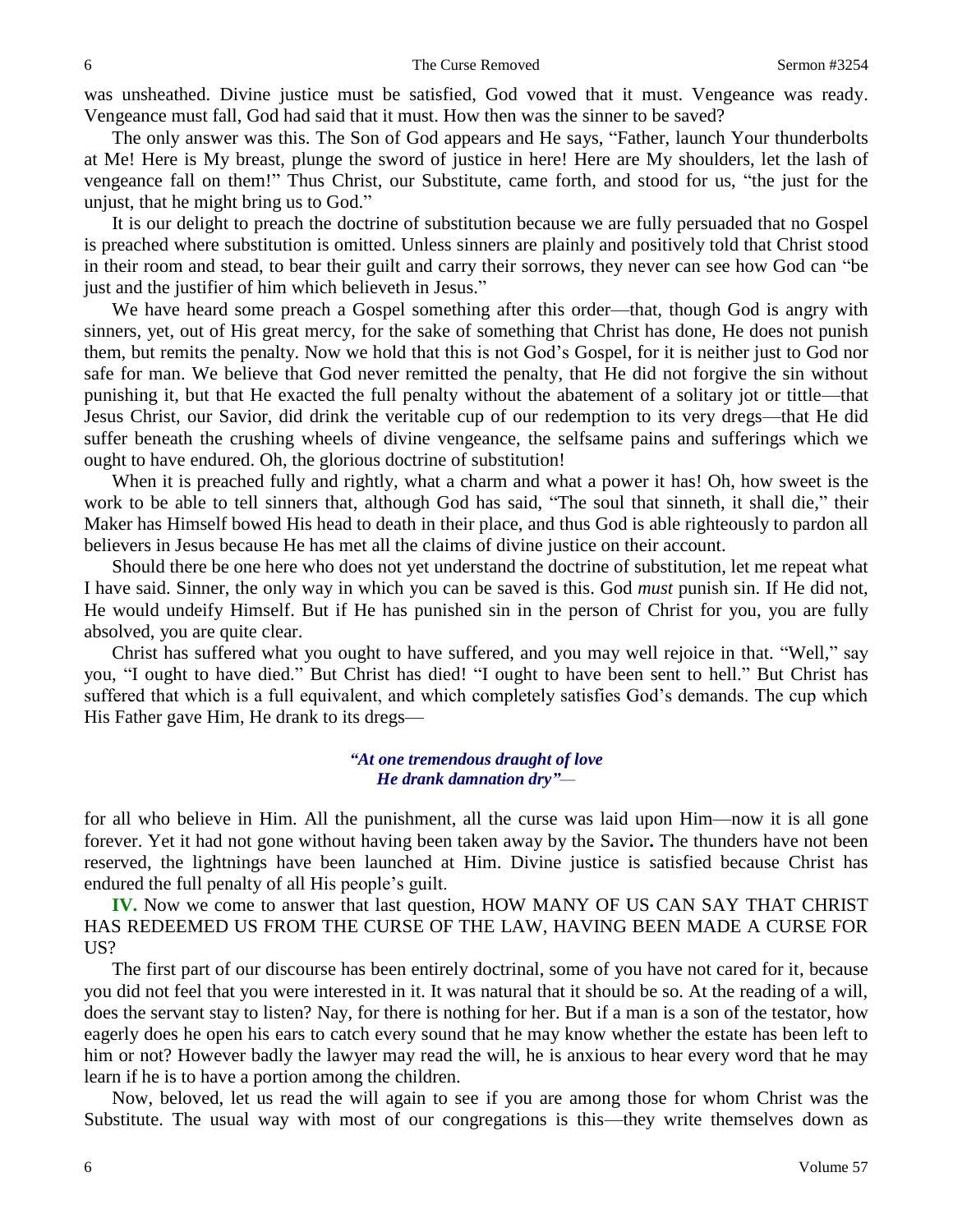Christ's long before they know whether God has done so or not. You make a profession of religion, you wear a Christian's cloak, you behave like a Christian, you take a seat in a church or a chapel, and you think you are Christianized at once.

Yet many in our congregation who fancy that they are Christians, have made a great mistake. Let me beg you not to suppose that you are believers in Christ because your parents were, or because you belong to an orthodox church. Religion is a thing which we must have for ourselves, and it is a question which we all ought to ask—whether we are savingly interested in the atonement of Christ and have a portion in the merit of His agonies?

Come, then, my friend, let me put a question or two to you. And first let me ask you this—*Were you ever condemned by the law in your own conscience?* "Nay," say you, "I know not what you mean." Of course you do not, and you have therefore no true hope that you are saved. But I will ask you yet again—Have you ever been condemned by the law in your conscience? Have you ever heard the law of God saying in your soul, "Cursed is every one that continueth not in all things which are written in the book of the law to do them"? And have you felt that you were thus cursed?

Did you ever stand before God's bar, like a poor condemned criminal before his judge, ready for execution? Have you, as John Bunyan would have put it, ever had the rope around your neck? Have you ever seen the black cap placed upon the head of your Judge? Have you even thought yourself about to be turned off from the gallows? Have you ever walked the earth as if, at every step, it would open beneath your feet and swallow you up? Have you ever felt yourself to be a worthless, ruined, sin-condemned, law-condemned, conscience-condemned sinner? Have you ever fallen down before God and said, "Lord, You are just. Though You do slay me, I will say that You are just, for I am sinful and deserve Your wrath"?

As the Lord lives, if you have never felt and spoken like that, you are still a stranger to His grace, for the man who acquits himself, God condemns. And if the law condemns you, God will acquit you. So long as you have felt yourself condemned, you may know that Christ died for condemned ones and shed His blood for sinners.

But if you fold your arms in self-security, if you say, "I am good, I am righteous, I am honorable," be you warned of this—your armor is the weaving of a spider and it shall be broken in pieces. The garments of your righteousness are light as gossamer and shall be blown away by the breath of the Eternal in that day when He shall unspin all that nature has ever woven. Ay, I bid you now take heed of this—if you have never been condemned by the law, you have never been acquitted by grace.

Now I will ask you another question—*Have you ever felt yourself to be acquitted by grace?* "No," says one, "I have never expected to feel that. I thought that we might perhaps know it when we came to die, or that a few eminent Christians might possibly then know themselves to be forgiven, but I think, sir, you are very enthusiastic to ask *me* whether I have ever felt myself forgiven."

My dear friend, you make a great mistake. If a man had been a galley slave, chained to an oar for many a year, and if he were once set free, do you think that he would not know whether he were free or not? Do you think that a slave, who had been toiling in bondage for years, when once he trod the land of freedom, if you should say to him, "Do you know that you are emancipated?" do you think that he would not know it?

Or if a man who has been dead in his grave, were to be awakened to life, do you think he would not know it? He will know himself to be alive as the emancipated slave will know that he is a free man. If you have never felt your chains fall off you, then your chains are still on you, for when God breaks our chains off us, we know ourselves to be free.

The most of us, when God set us free from our prison-house, did leap for very joy. And we remember that the mountains and the hills did break forth before us into singing, and all the trees of the field did clap their hands. We shall never forget that gladsome moment. It is indelibly impressed upon our memory—we shall remember it to life's last hour.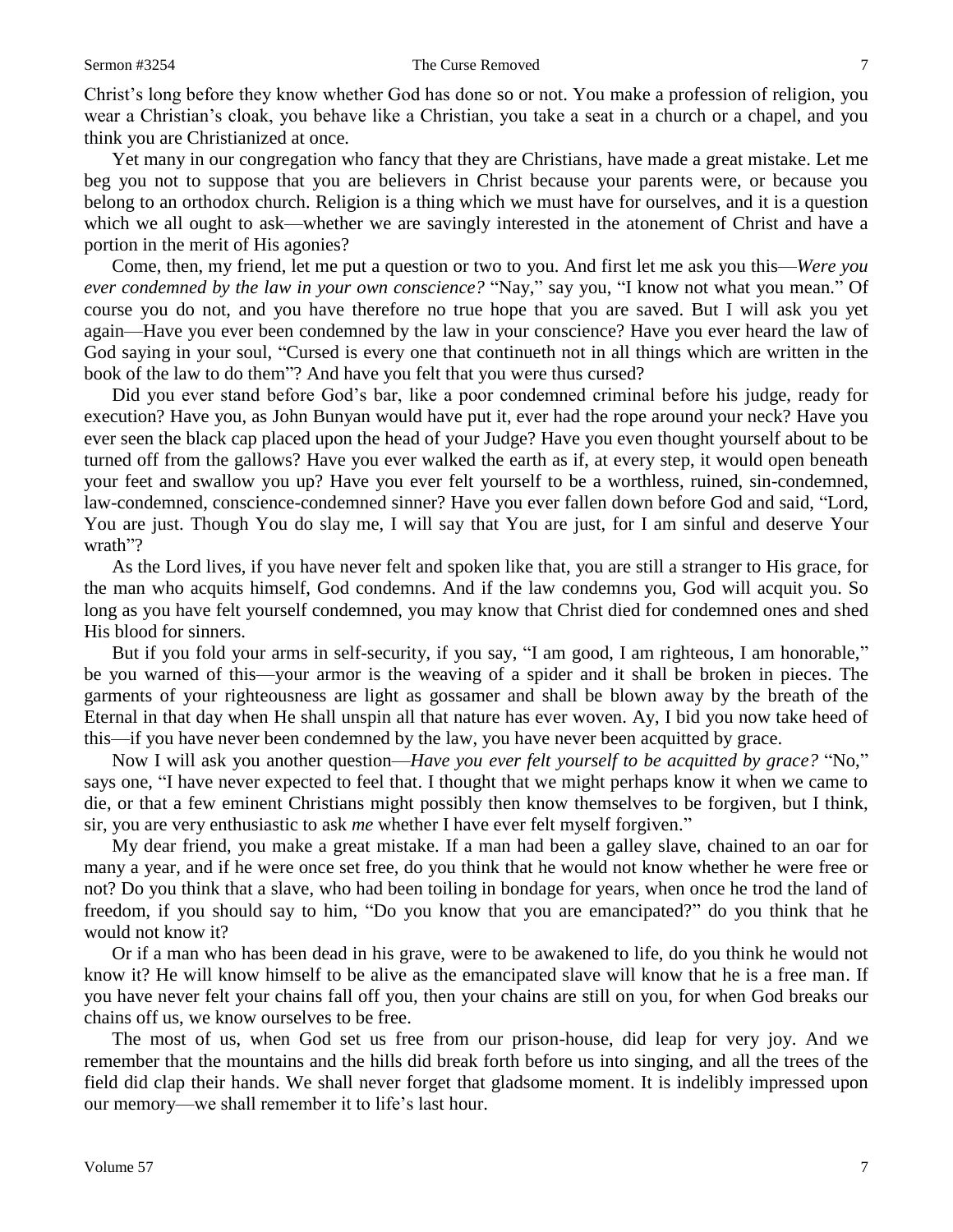I ask you again—Did you ever feel yourself to be forgiven? And if you say, "No," then you have no reason to think that you are forgiven. If the Lord has never whispered in your ear, "I, even I, am he that blots out your transgressions"—you have no right to think yourself pardoned. Oh, I beseech you, examine yourself and know whether you have been condemned by the law, and whether you have been acquitted by grace!

And lastly, my dear friends, I may have, and doubtless do have, many present here who have simply come to spend an hour, but who have no care, no interest, no concern about their souls, who are, perhaps, utterly careless as to whether they are condemned or not. If I could speak to you as I could wish, I would speak—

### *"As though I ne'er might speak again, And as a dying man to dying men."*

When I remember that, likely enough, I shall never see the faces of many of you again, I feel that there is a deep and an awful responsibility lying upon me to speak to such of you as are careless. There are some of you who are putting off the evil day, or you are saying, "If I am condemned, I care not for it."

Ah, my friend! If I saw you asleep upon your bed when the flames were raging in your chamber, I would shout in your ear, or I would drag you from your couch of slumber. If I knew that while you had a fatal disease within you, you would not take the medicine which alone could cure you, I would upon my knees implore you to take that medicine.

But alas! here you are, many of you, in danger of eternal destruction—and you have a disease within your souls that must soon destroy them forever. Yet what careless, hardened, thoughtless creatures you are, just caring for the body and not seeing Christ to be the Savior of your souls. As the angels laid hold upon Lot, and said to him, "Escape for thy life; look not behind thee, neither stay thou in all the plain; escape to the mountain, lest thou be consumed," so would I do to you.

I would come to each one of you and say, "My brother, carelessness may avail you now, but carelessness will not stop the voice of death when *he* speaks. Indifference may silence *my* voice in your conscience now, but when that grim skeleton tyrant comes to address you, indifference will not do then. You may laugh now, you may dance now, you may be merry now, your cup may be full to the brim now—but what will you do in that day when the heavens are clothed with glory, when the books are opened, when the great white throne is set, and when you come before your Maker to be acquitted or condemned?

I beseech you, forestall that day. I beg of you, for Christ's sake, to picture yourself before your Judge—conceive of Him there in yonder heavens seated upon His throne—imagine that you are now looking upon Him. O my hearer, what will you do? You are before the judgment throne, without Christ as your Savior**.** "Rocks, hide me, for I am naked!"

But you are dragged out, sinner, naked before your Judge. What will you do now? I see you bend your knee, I hear you cry, "O Jesus, clothe me now!" "Nay," says Jesus, "that robe can never be worn by you now." "Savior, have mercy upon me even now." "Nay," says He, "I called, but you refused. I stretched out My hand, but no man regarded; you set at nought all My counsel, and would none of My reproof, so now I will laugh at your calamity, and mock when your fear comes."

Am I talking realities or mere fictions? Why, realities, and yet, if I were reading a novel to you, you would be lost in tears. But when I tell you God's truth, that soon His throne shall be set and we shall all appear before Him, you sit unmoved and remain careless concerning that great event. But be it known to every careless sinner that death and judgment are not the unimportant things that they may have fancied, everlasting wrath and eternal severance from God are not such light things to endure as they may have conceived. "It is a fearful thing to fall into the hands of the living God."

Have I one here who is saying, "What must I do to be saved, for I feel myself condemned?" Hear you Christ's own words—"He that believeth and is baptized shall be saved; but he that believeth not